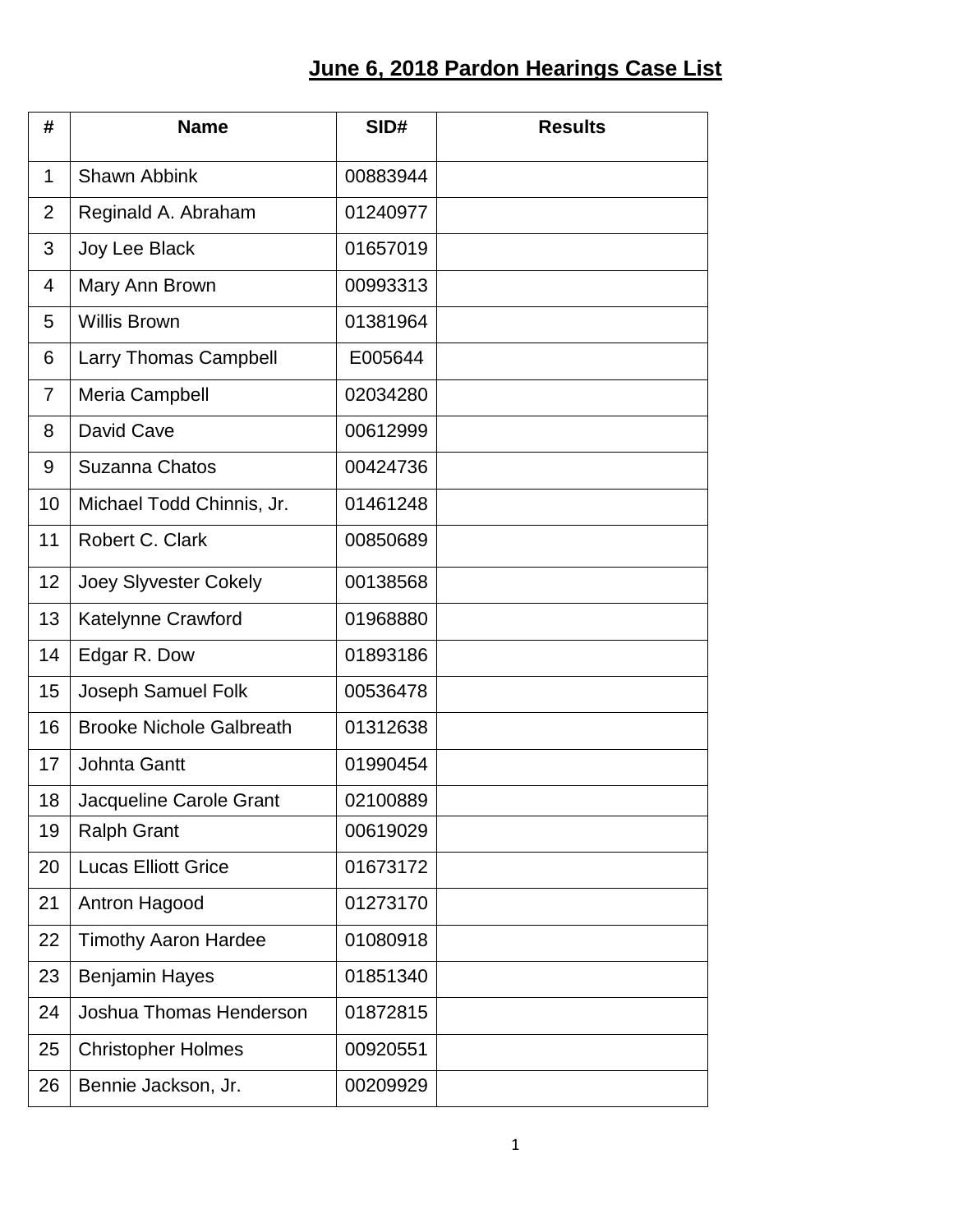## **June 6, 2018 Pardon Hearings Case List**

| 27 | Audregis Tia Cardell Johnson  | 00165696 |       |
|----|-------------------------------|----------|-------|
| 28 | <b>Thomas Darren Jones</b>    | 00640396 |       |
| 29 | Jarek Anthony Connor Kram     | 01897797 |       |
| 30 | Lorenzo A. LaFountain         | 02017609 |       |
| 31 | <b>Spigner Lorraine Lykes</b> | 01078661 |       |
| 32 | <b>Tommy Glenn Martin</b>     | 00218501 |       |
| 33 | <b>David Leonard Matthews</b> | 01257016 |       |
| 34 | <b>Quincy McCullough</b>      | 00887607 |       |
| 35 | <b>Carolyn Grant McLeod</b>   | 01790934 |       |
| 36 | <b>Henry Lamont McRae</b>     | 01247027 |       |
| 37 | <b>Christopher Mitchell</b>   | 00300419 |       |
| 38 | Angelo James Muldrow          | 01007598 |       |
| 39 | Kevin Lee Paul                | 01749280 |       |
| 40 | Willie Steven Peay            | 00616512 |       |
| 41 | Kerwyn A. Phillips            | 01470571 |       |
| 42 | Dennis Jerome Pokorny         | 00320737 |       |
| 43 | Norwood Jeno Pressley         | 00833745 |       |
| 44 | Joseph M. Ramirez             | 00921335 | Resch |
| 45 | Michael Jermaine Reames       | 01420506 |       |
| 46 | <b>Cheryl Suzette Reeder</b>  | 01006189 |       |
| 47 | Charles E. Riley              | 02199414 |       |
| 48 | <b>Edmund Rosado</b>          | 01473171 |       |
| 49 | Altressa Shana Rouse          | 01496695 |       |
| 50 | Angela Sadler                 | 02235290 |       |
| 51 | James George Singley, Jr.     | 00116954 |       |
|    |                               |          |       |
| 53 | Brian Edward Suber, Jr.       | 02126694 |       |